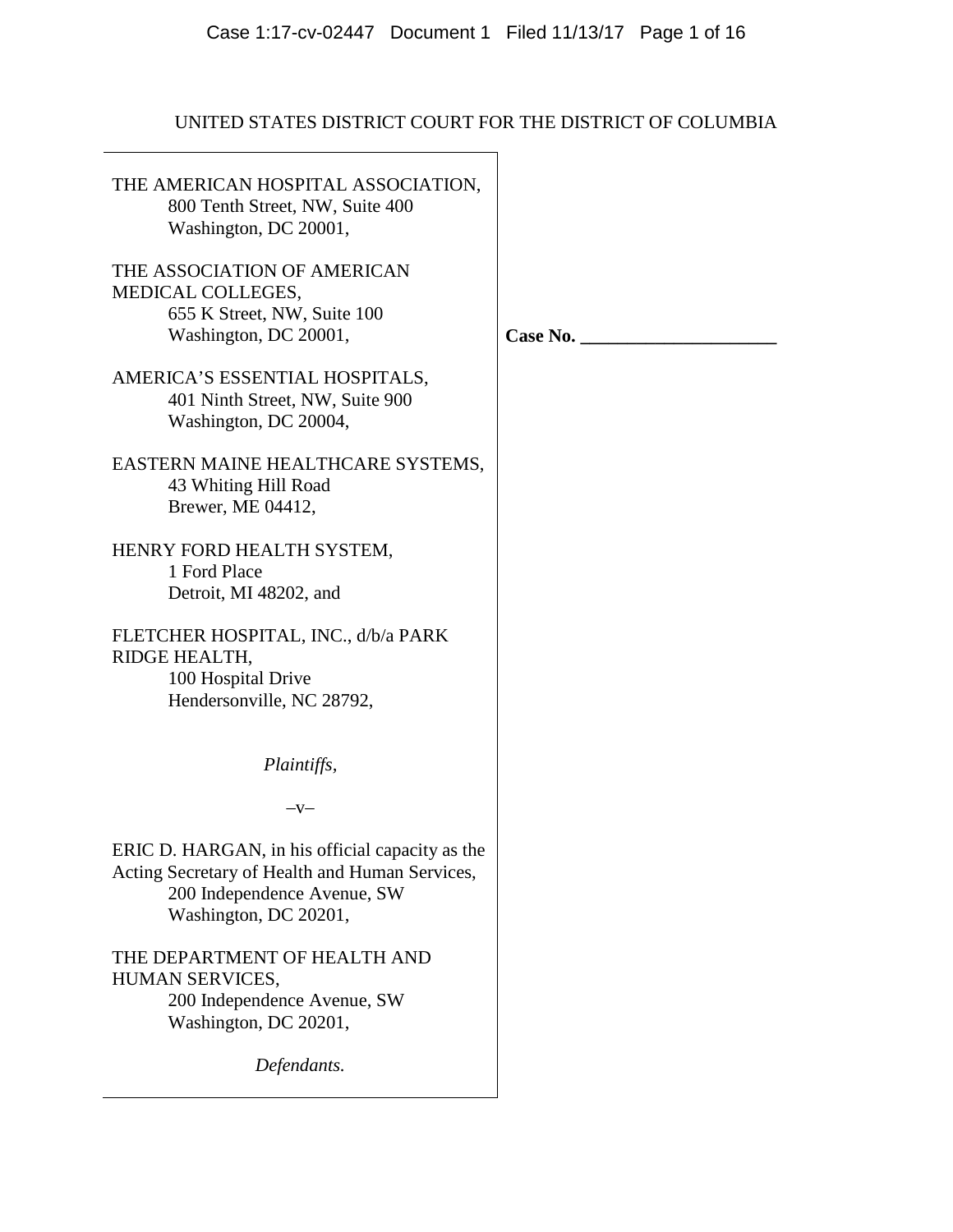### **COMPLAINT**

Plaintiffs American Hospital Association, Association of American Medical Colleges, America's Essential Hospitals, Eastern Maine Healthcare Systems, Henry Ford Health System, and Fletcher Hospital, Inc. d/b/a Park Ridge Health (collectively, "Plaintiffs") bring this complaint against Defendants Department of Health and Human Services ("HHS") and Eric D. Hargan, in his official capacity as the Acting Secretary of Health and Human Services (collectively, "Defendants"), and allege the following:

### **NATURE OF ACTION**

1. Plaintiffs bring this action under the Administrative Procedure Act ("APA") to challenge certain provisions of a final rule issued on November 1, 2017, by the Centers for Medicare and Medicaid ("CMS"), an agency within the Defendant HHS. *See* 82 Fed. Reg. 52,356, 52,493-52,511, 52,622-52,625 (Nov. 13, 2017). The final rule concerns the Hospital Outpatient Prospective Payment System ("OPPS") and Ambulatory Surgical Center Payment Systems and Quality Reporting Programs for Calendar Year 2018. The portions of the rule being challenged in this case would reduce by nearly 30% Medicare reimbursements to certain public and not-for-profit hospitals and clinics for prescription drugs purchased by those institutions on a discounted basis under section 340B of the Public Health Services Act (the "340B Program"). These portions of the rule will hereafter be referred to as the "340B Provisions of the OPPS Rule" or "the OPPS Rule." The 340B Provisions of the OPPS Rule are scheduled to take effect on January 1, 2018.

2. Congress enacted the 340B Program in 1992 and through that Program lowered the cost of drugs purchased by certain public and not-for-profit hospitals and federally funded clinics serving large numbers of low-income patients. By lowering hospitals' purchase costs for drugs furnished to their patients, Congress has enabled these hospitals to "stretch scarce Federal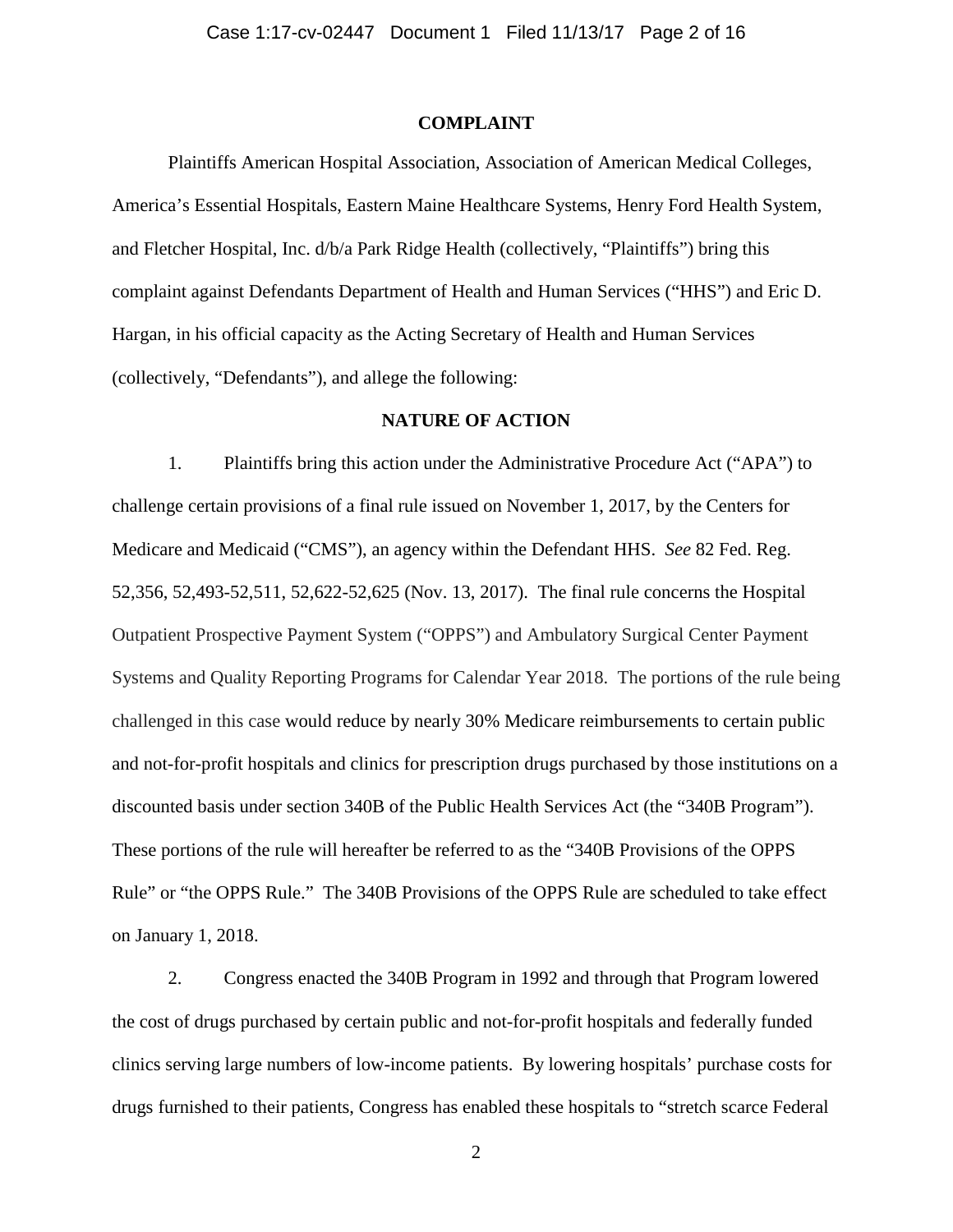#### Case 1:17-cv-02447 Document 1 Filed 11/13/17 Page 3 of 16

resources as far as possible, reaching more eligible patients and providing more comprehensive services." H.R. REP. No. 102–384(II), at 12 (1992). *See also* 82 Fed. Reg. at 52,493 & n.18 (quoting House report and noting that "[t]he statutory intent of the 340B Program is to maximize scarce Federal resources as much as possible, reaching more eligible patients"). The reimbursement reduction set forth in the 340B Provisions of the OPPS Rule purports to eliminate the differential between Medicare reimbursement rates and discounted purchase costs, costing hospitals an estimated (by CMS) \$1.6 billion in lost savings, in violation of both the Secretary's statutory authority to reimburse hospitals for outpatient drugs under the Social Security Act and the purpose and design of the 340B program.

3. Plaintiffs American Hospital Association, Association of American Medical Colleges, and America's Essential Hospitals are hospital associations whose members, including Plaintiffs Eastern Maine Healthcare Systems, Henry Ford Health System, and Park Ridge Health (the "Hospital Plaintiffs"), have used the 340B Program to provide critical healthcare services to their communities, including to underserved patient populations in those communities. The Hospital Plaintiffs and other members of the Association Plaintiffs, and the populations they serve, would suffer significant and immediate harm from the negation of the cost-reimbursement differential through the 340B Provisions of the OPPS Rule. Plaintiffs are entitled to declaratory and injunctive relief from this Court, including a preliminary injunction preventing the 340B Provisions of the OPPS Rule from taking effect on January 1, 2018, until the resolution of this legal challenge.

#### **PARTIES**

4. Plaintiff American Hospital Association ("AHA") is a national not-for-profit organization headquartered in Washington, D.C. AHA represents and serves nearly 5,000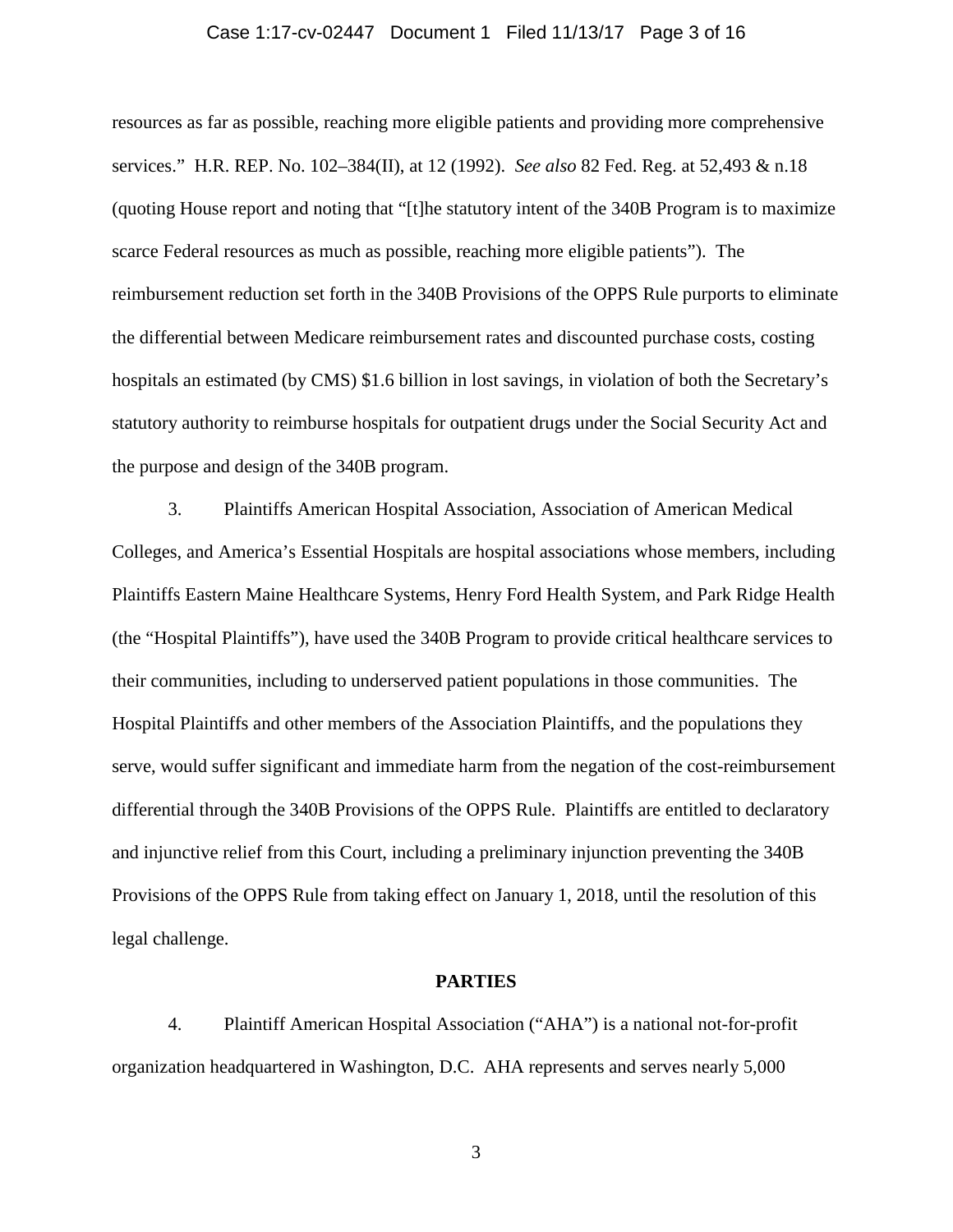#### Case 1:17-cv-02447 Document 1 Filed 11/13/17 Page 4 of 16

hospitals, health care systems, and networks, plus 43,000 individual members (largely hospital professional-level staff). AHA's mission is to advance the health of individuals and communities by leading, representing, and serving the hospitals, health systems, and other related organizations that are accountable to their communities and committed to health improvement. AHA provides extensive education for health care leaders and is a source of valuable information and data on health care issues and trends. It also ensures that members' perspectives and needs are heard and addressed in national health policy development, legislative and regulatory debates, and judicial matters.

5. Many of AHA's member hospitals participate in the 340B Program and rely heavily on the price differential created by Congress through that Program to generate resources that are used to provide critical health care programs for their communities, including vulnerable populations in those communities. These AHA members would be significantly harmed by the 340B Provisions of the OPPS Rule seeking to eliminate this differential from Medicare payments.

6. Plaintiff Association of American Medical Colleges ("AAMC") is a national notfor-profit association headquartered in Washington, D.C. AAMC is dedicated to transforming health care through innovative medical education, cutting-edge patient care, and groundbreaking medical research. Its membership consists of all 149 accredited U.S. and 17 accredited Canadian medical schools, nearly 400 major teaching hospitals and health systems, and more than 80 academic societies.

7. Many of AAMC's member teaching hospitals participate in the 340B Program and rely heavily on the price differential created by Congress through that Program to generate resources that are used to provide critical health care programs for their communities, including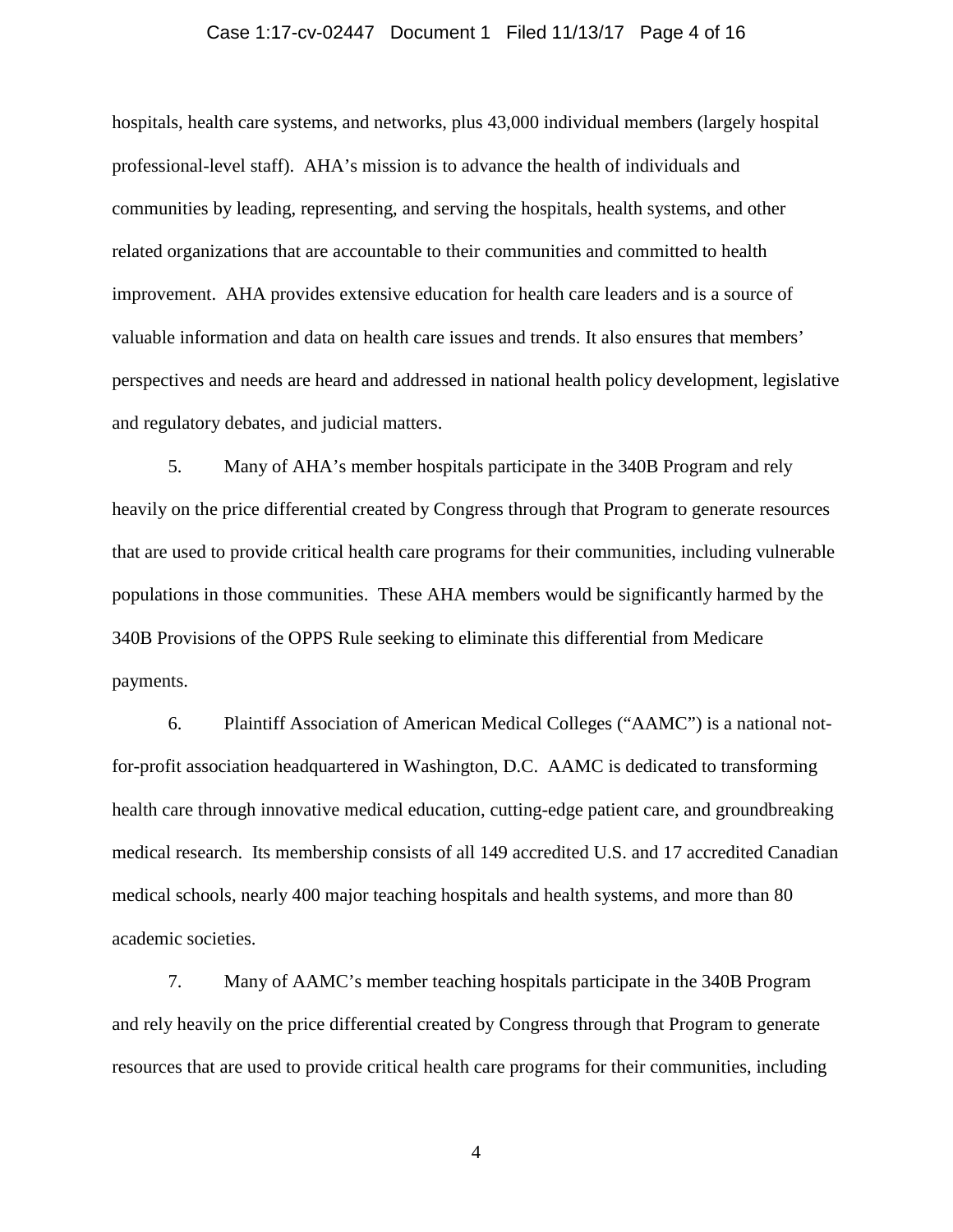### Case 1:17-cv-02447 Document 1 Filed 11/13/17 Page 5 of 16

vulnerable populations in those communities. These AAMC members would be significantly harmed by the OPPS Rule seeking to eliminate this differential from Medicare payments.

8. Plaintiff America's Essential Hospitals ("AEH") is a national not-for-profit association headquartered in Washington, D.C. AEH is a champion for hospitals and health systems dedicated to high-quality care for all, including the most vulnerable. Since 1981, AEH has initiated, advanced, and preserved programs and policies that help these hospitals ensure access to care. Its 325 hospital members are vital to their communities, providing primary care through trauma care, disaster response, health professional training, research, public health programs, and other services.

9. Almost all of AEH's member hospitals participate in the 340B Program and rely heavily on the price differential created by Congress through that Program to generate resources that are used to provide critical health care programs for the communities they serve, including vulnerable populations within those communities. These AEH members would be significantly harmed by the OPPS Rule seeking to eliminate this differential from Medicare payments.

10. Plaintiff Eastern Maine Healthcare Systems ("EMHS") is an integrated health care system headquartered in Brewer, Maine, near Bangor, Maine, and is a member of the Plaintiff AHA. EMHS provides services throughout virtually the entire State of Maine – including both the urban populations in south and central Maine and the rural populations residing in Maine's economically challenged northern and eastern regions. EMHS-affiliated entities employ over 700 physicians providing access to care for the 93% of Maine's population living in EMHS service areas.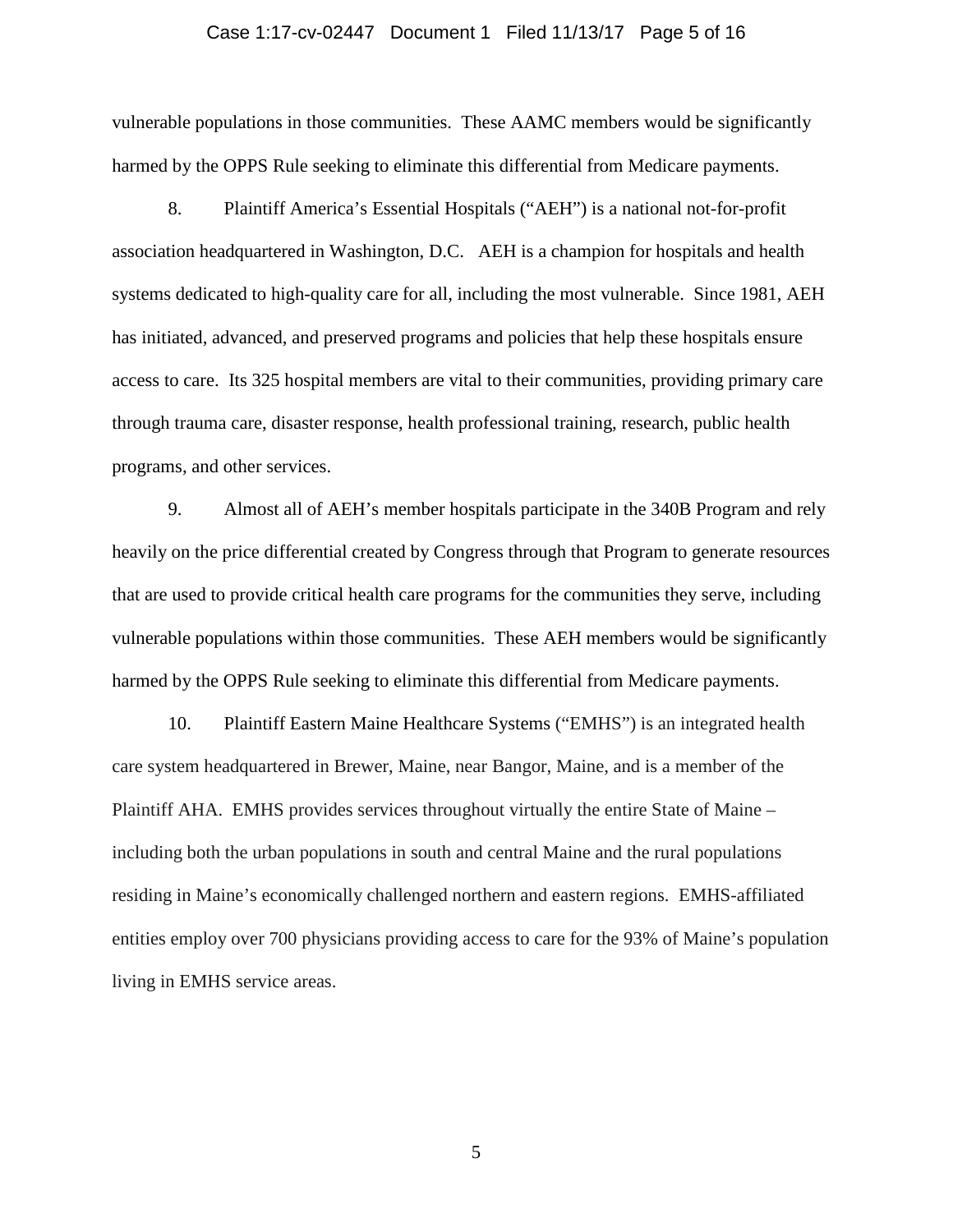#### Case 1:17-cv-02447 Document 1 Filed 11/13/17 Page 6 of 16

11. Maine has the oldest population per capita in the United States, and the largest percentage of Medicare eligible citizens in the nation. A large percentage of EMHS's services is provided to the elderly and other disadvantaged populations.

12. The 340B Provisions of the OPPS Rule would severely threaten EMHS's ability to provide critical healthcare programs to its communities, including the underserved populations in those communities, by depriving it of millions of dollars of savings currently generated from the differential between Medicare reimbursements and 340B discounts.

13. Plaintiff Henry Ford Health System ("Henry Ford") is a not-for-profit integrated health care delivery system headquartered in Detroit, Michigan. Henry Ford serves the metropolitan Detroit and Jackson areas of Michigan. The system has 30,000 employees, 26 medical centers, six acute care hospitals with a total of 2,405 inpatient beds, including its flagship hospital—Henry Ford Hospital ("HFH")—a large academic safety net hospital located within the city of Detroit, and Henry Ford Allegiance ("HF Allegiance"), located in the city of Jackson. HFH is a member of Plaintiffs AHA, AAMC, and AEH. HF Allegiance is a member of Plaintiff AHA.

14. Located in Detroit's Midtown, HFH has served the Detroit community—which has the highest rate of concentrated poverty among the top 25 metro areas in the United States for over 100 years. HFH is an 877-bed tertiary care hospital, education and research center, which provides comprehensive and advanced inpatient and outpatient care. HFH is also a Level 1 trauma center and one of the largest U.S. teaching hospitals.

15. Located in Jackson, HF Allegiance is a 475-bed healthcare organization that has served as the sole health system for the south central Michigan community since 1918. With more than 400 physicians, HF Allegiance's network of 40 facilities complements traditional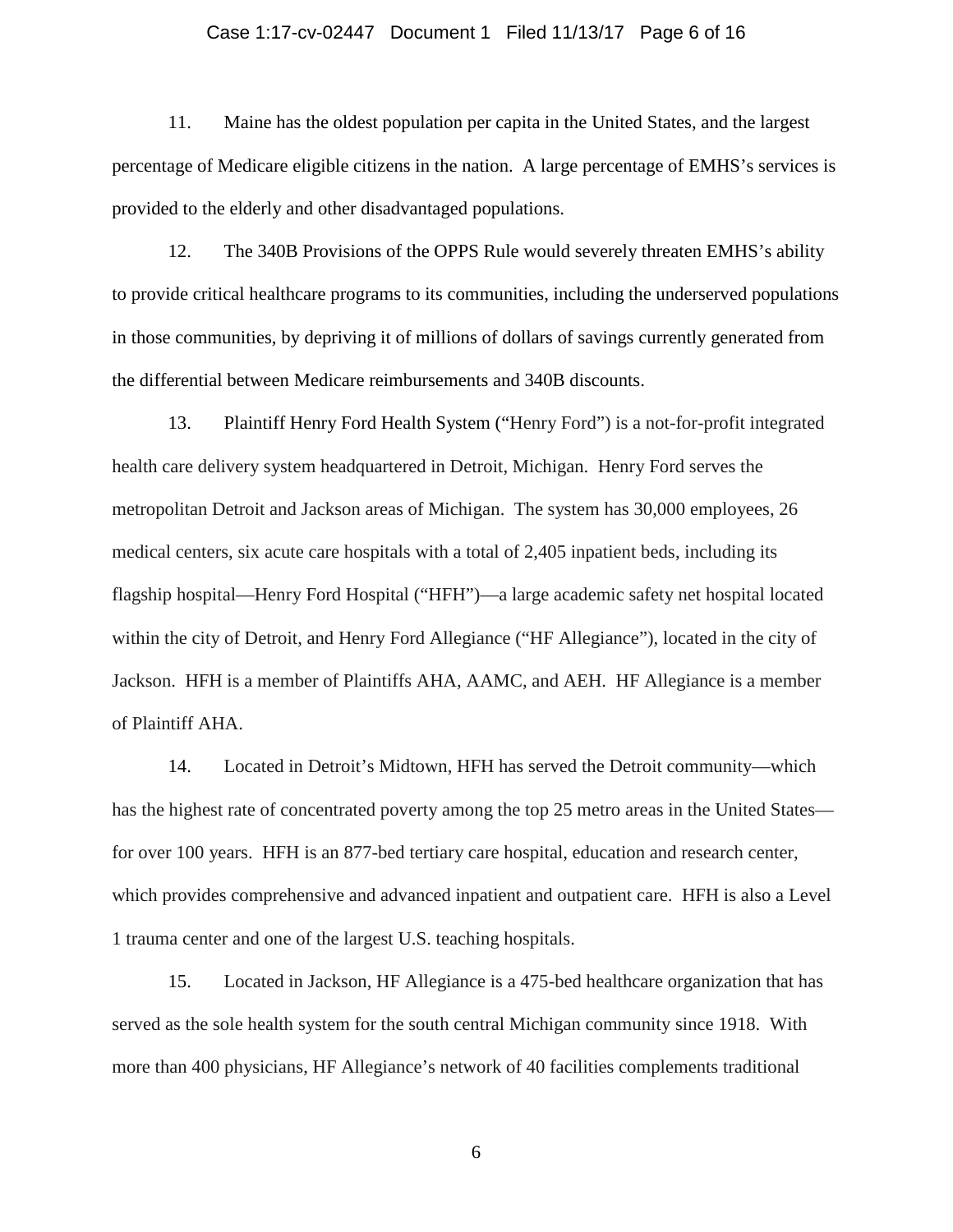#### Case 1:17-cv-02447 Document 1 Filed 11/13/17 Page 7 of 16

acute care with mission-based services to address the health needs of its economicallychallenged, underserved community. Jackson has a median income of \$28,000 and a 36% poverty rate.

16. The 340B Provisions of the OPPS Rule would severely threaten Henry Ford's, including HFH and HF Allegiance's, ability to provide critical healthcare programs to their communities, including the underserved populations in those communities, by depriving it of millions of dollars of savings currently generated from the differential between Medicare reimbursements and 340B discounts.

17. Plaintiff Park Ridge Health ("Park Ridge") is a not-for-profit health care system headquartered in Hendersonville, North Carolina, south of Asheville, North Carolina, and is a member of the Plaintiff AHA. Park Ridge employs 119 doctors, nurses and other healthcare professionals who practice at 30 locations across Henderson, Buncombe, and Haywood Counties.

18. Park Ridge is part of Adventist Health System ("AHS"), a network of approximately 45 Seventh-day Adventist-affiliated hospitals, as well as skilled nursing facilities, physician offices, home health agencies, hospice providers, and urgent care facilities in nine states.

19. The communities Park Ridge serves contain a large percentage of elderly and retired persons, including a large number of Medicare beneficiaries. In fiscal year 2016, Medicare was responsible for approximately 52% of Park Ridge's gross revenues.

20. The 340B Provisions of the OPPS Rule would severely threaten Park Ridge's ability to provide critical healthcare programs to its communities, including the underserved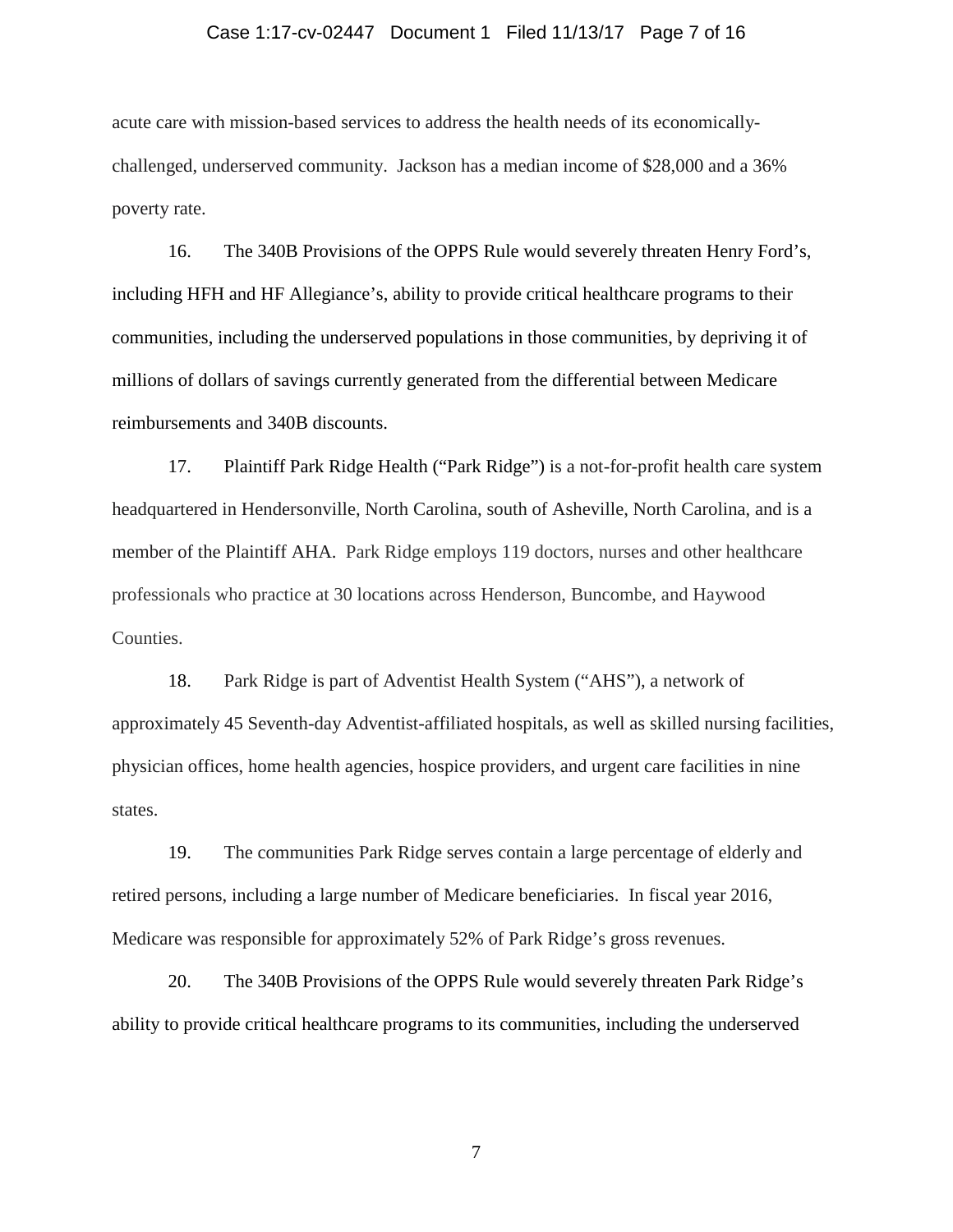#### Case 1:17-cv-02447 Document 1 Filed 11/13/17 Page 8 of 16

populations in those communities, by depriving it of millions of dollars of savings currently generated from the differential between Medicare reimbursements and 340B discounts.

21. Defendant HHS is a cabinet-level department of the United States government headquartered at 200 Independence Avenue, Washington, D.C. 20201. CMS, which issued the 340B Provisions of the OPPS Rule, is an agency within HHS.

22. Defendant Eric D. Hargan ("the Secretary") is the Acting Secretary of Health and Human Services and maintains offices at 200 Independence Avenue, Washington, D.C. 20201. In that capacity, he is responsible for the conduct and policies of HHS, including the conduct and policies of CMS. Secretary Hargan is sued in his official capacity.

#### **JURISDICTION AND VENUE**

23. This action arises under the Administrative Procedure Act, 5 U.S.C. § 551 *et seq.*, Title XVIII of the Social Security Act, 42 U.S.C. § 1395 *et seq*., and section 340B of the Public Health Service Act, 42 U.S.C. § 256b.

24. This Court has subject matter jurisdiction over this action under 28 U.S.C. § 1331.

25. The APA authorizes a court to set aside agency action, findings, and conclusions of law found to be "arbitrary, capricious, an abuse of discretion, or otherwise not in accordance with law" (5 U.S.C. § 706(2)(A)) or "in excess of statutory jurisdiction, authority, or limitations, or short of statutory right." 5 U.S.C. § 706(2)(C). The APA also provides a right to judicial review of all "final agency action for which there is no other adequate remedy in a court." 5 U.S.C. § 704.

26. HHS and CMS's issuance of the 340B Provisions of the OPPS Rule on November 1, 2017, constitutes final agency action of which Plaintiffs are entitled to judicial review under the APA.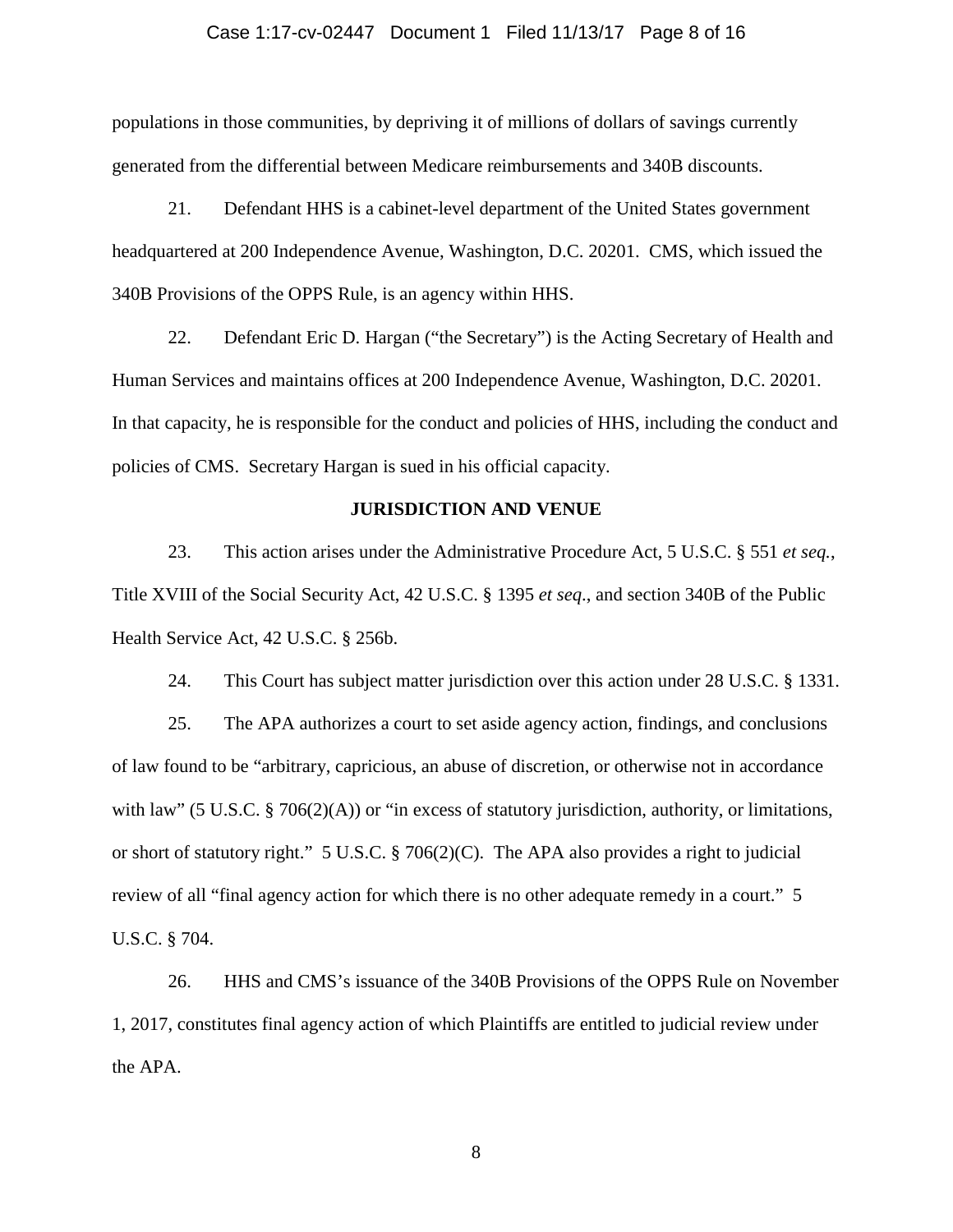#### Case 1:17-cv-02447 Document 1 Filed 11/13/17 Page 9 of 16

27. Plaintiffs, as either (1) hospitals that would be adversely affected by the 340B Provisions of the OPPS Rule or (2) associations representing the interests of member hospitals that would be adversely affected by the Rule, have standing to challenge this final agency action.

28. There exists an actual substantial and continuing controversy between the parties regarding the 340B Provisions of the OPPS Rule. This Court may declare the rights and legal relations of the parties pursuant to 28 U.S.C. §§ 2201–2202.

29. Venue lies in this judicial district pursuant to 28 U.S.C. § 1391(e).

30. The Court has personal jurisdiction over Defendant HHS because it is an agency of the United States that resides in the District of Columbia and because a substantial part of the events that gave rise to Plaintiffs' claims occurred here. This Court has personal jurisdiction over the Defendant Secretary in his official capacity because his office is located, and a substantial part of the events giving rise to the claims occurred, in the District of Columbia.

#### **STATUTORY AND REGULATORY BACKGROUND**

#### **A. The 340B Program**

31. Congress established the 340B Program in 1992 as part of the Public Health Service Act to provide certain hospitals serving a disproportionate share of low-income individuals and federally-funded clinics ("covered entities" in the statute's parlance) with outpatient prescription drug discounts that were comparable to those that Congress had made available to state Medicaid agencies in 1990. Under the 340B Program, private prescription drug manufacturers, as a condition of having their outpatient drugs be reimbursable through state Medicaid programs, are required to offer covered entities discounts calculated pursuant to a statutory formula. 42 U.S.C. § 256b(a)(1). As the Health Resources & Services Administration ("HRSA"), the agency within HHS responsible for administering the 340B Program, has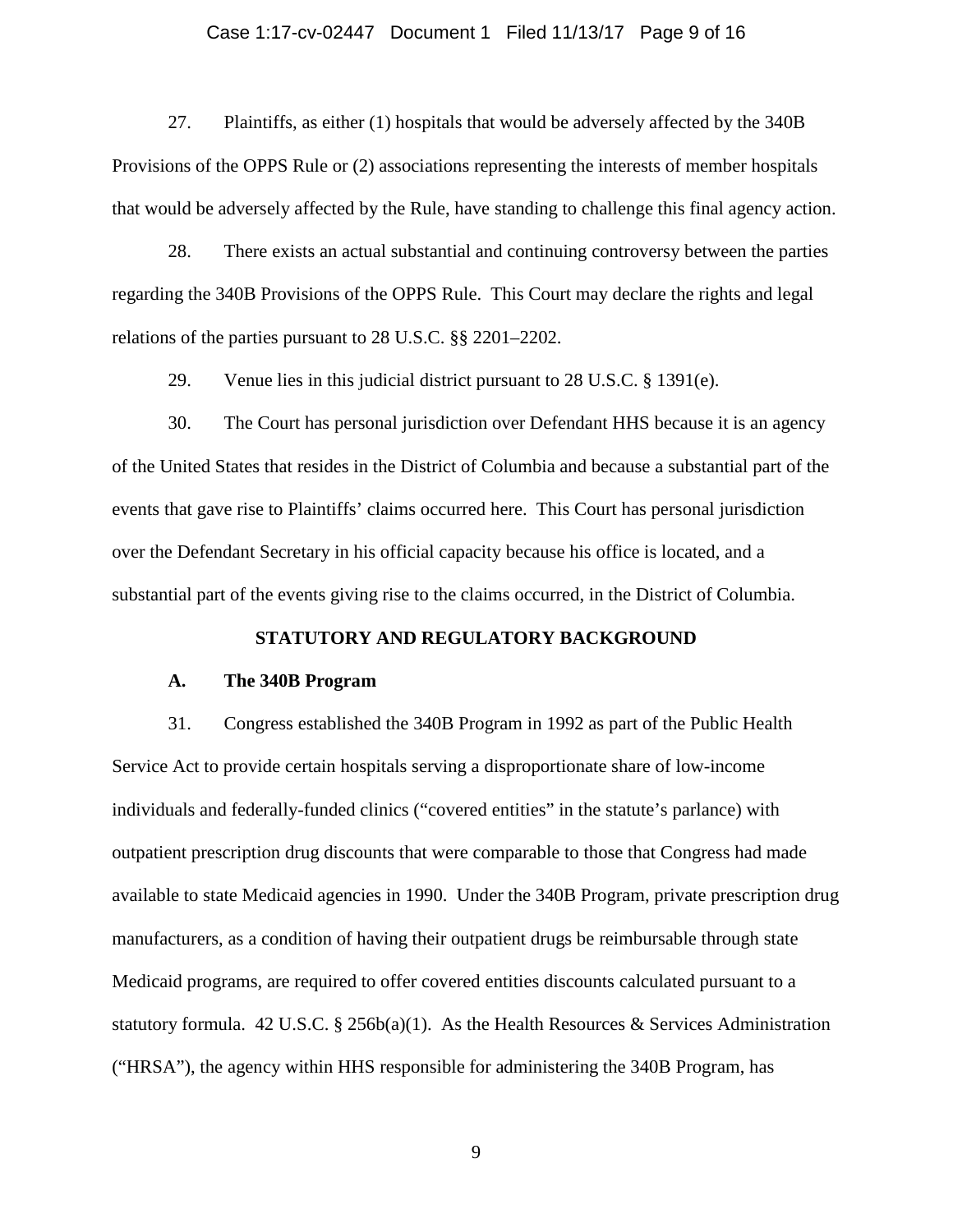#### Case 1:17-cv-02447 Document 1 Filed 11/13/17 Page 10 of 16

recognized, the purpose of the Program is to enable eligible public and not-for-profit hospitals and other covered institutions to use their scarce resources to reach more patients, and to provide more comprehensive services.

32. Since the 340B Program was first implemented, covered entities have retained all savings generated through the Program and have used those savings to provide additional critical healthcare services for their communities, including underserved populations within those communities − for example, by increasing service locations, developing patient education programs, and providing translation and transportation services.

33. Recognizing the value of the 340B Program, Congress has increased the categories of eligible "covered entities." In 1992, when Congress first created the Program, "covered entities" included federally-funded health centers and clinics providing services such as family planning, AIDS intervention, and hemophilia treatment, as well as public and certain notfor-profit hospitals serving a large proportion of low-income populations. *See* 42 U.S.C. §§ 256b(a)(4)(A)-(E), (G), (L). In 2010, as a part of the Affordable Care Act, Congress expanded "covered entities" to include certain children's hospitals, free-standing cancer hospitals, critical access hospitals, and sole community hospitals. *See* 42 U.S.C.  $\S\S 256b(a)(4)(M)-(O)$ .

34. Each of the Hospital Plaintiffs and many of the other members of the Association Plaintiffs are "covered entities" under the 340B Program and are paid under the OPPS system.

#### **B. Medicare OPPS Reimbursement**

35. As part of the Balanced Budget Act of 1997, to control Medicare expenditures for outpatient services, Congress directed CMS to develop a hospital Outpatient Prospective Payment System ("OPPS") for Medicare to pay for services offered by hospitals' outpatient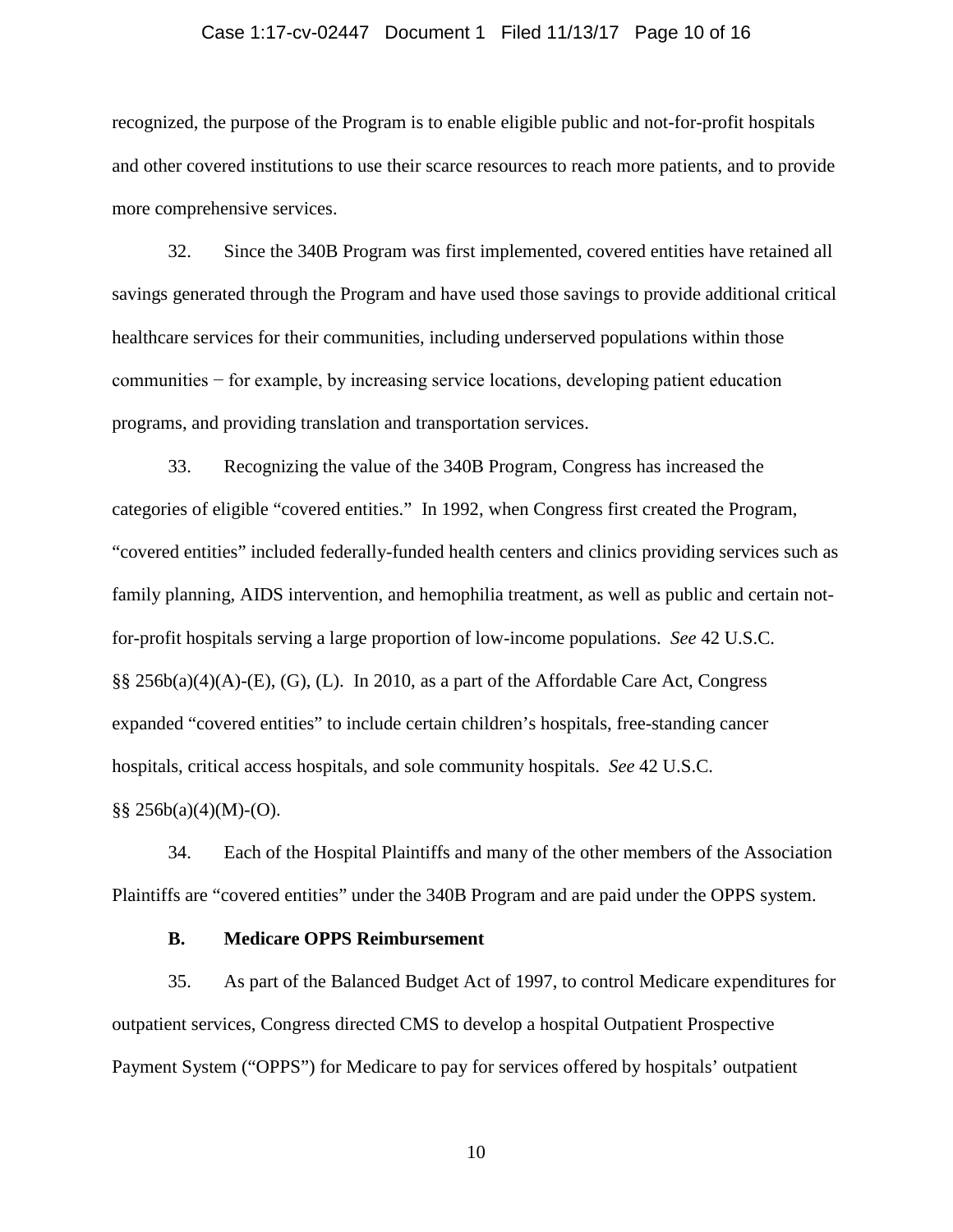#### Case 1:17-cv-02447 Document 1 Filed 11/13/17 Page 11 of 16

departments ("OPD Services"), for example rehabilitation services. CMS updates the OPPS payment rates annually.

36. In 2003, Congress amended the Social Security Act ("SSA") to require CMS, starting in 2004, to set Medicare reimbursement rates for separately payable drugs, *i.e.*, covered outpatient drugs that are not bundled as part of an OPD service. These drugs include some of the outpatient drugs covered under the 340B program.

37. The SSA provides CMS with two choices in setting Medicare reimbursement rates for separately payable drugs starting in 2006. CMS must set rates based on the acquisition costs of these drugs if statistically sound survey data on acquisition cost are available. 42 U.S.C. § 1395*l*(t)(14)(A)(iii)(I) ("Reimbursement Option I"). If acquisition cost data are not available, CMS must use a mandatory default rate of average sales price ("ASP") plus 6%. 42 U.S.C. § 1395*l*(t)(14)(A)(iii)(II) ("Reimbursement Option II").

38. In 2012, after concluding that it could not reliably collect the acquisition cost data it needed to use Reimbursement Option I, CMS formally adopted Reimbursement Option II - the statutory default payment rate of ASP plus 6% - for all separately payable drugs. From 2012 onward, CMS applied this statutory default rate without further adjustments for each subsequent year, until this year.

### **C. CMS's Proposed and Final Rule to Reduce Payment Rate for 340B Drugs**

39. On July 13, 2017, CMS issued its proposed rule on OPPS and Ambulatory Surgical Center payment systems for the Calendar Year 2018. In addition to updating the OPPS with 2018 rates, CMS proposed to change how Medicare pays certain hospitals for separately payable drugs purchased under the 340B Program. 82 Fed. Reg. 33,558, 33,634 (July 20, 2017). Specifically, the proposed rule sought to lower the Medicare reimbursement rate for such drugs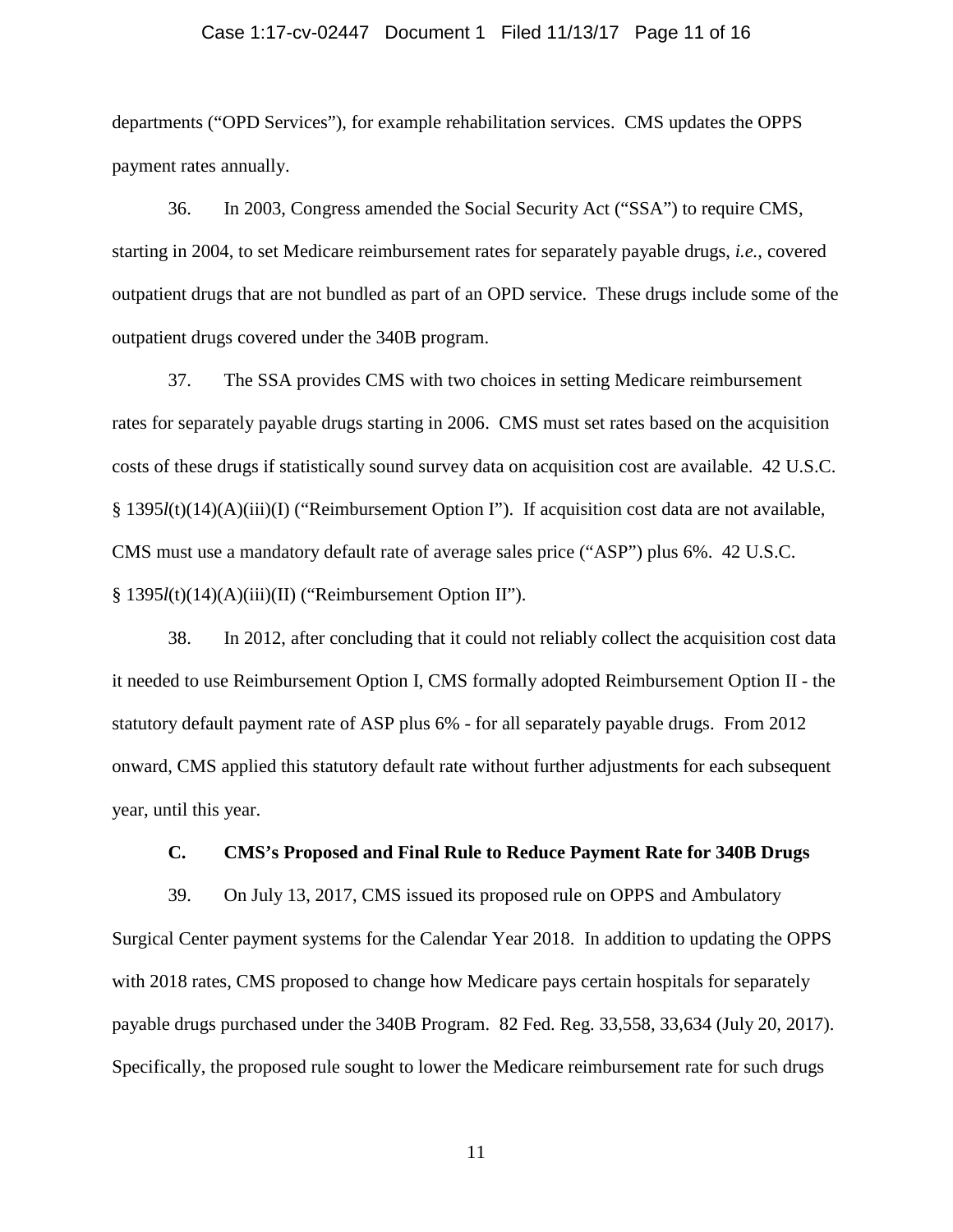#### Case 1:17-cv-02447 Document 1 Filed 11/13/17 Page 12 of 16

from the current (statutory default) rate of ASP plus 6% to ASP minus 22.5% - which is a 28.5 percentage point (and 27%) reduction in the reimbursement rate. *Id.* at 33634.

40. CMS justified this proposed change by stating that the new rate better recognizes "the significantly lower acquisition costs of such drugs incurred by a 340B hospital," *id.*, and "better represents the *average acquisition cost* for these drugs and biologicals," *id.* at 33634 (emphasis added). However, CMS invoked as the authority for the reduction 42 U.S.C. § 1395*l*(t)(14)(A)(III)(ii) (*i.e.*, "Reimbursement Option II"), which authorizes the Secretary to use a statutory default rate based on average sales price, *not* acquisition cost (which is the ratesetting basis under Reimbursement Option I). Moreover, the nearly-30% payment reduction is not based on actual, statistically significant acquisition cost data, as would be required to rely on Reimbursement Option I under 42 U.S.C. § 1395*l*(t)(14)(A)(III)(i). Rather, it is based on estimates of average acquisition cost compiled by the Medicare Payment Advisory Commission ("MedPAC").

41. On November 1, 2017, CMS issued the final version of the 340B Provisions of the OPPS rule, adopting the proposed rate of ASP minus 22.5% for drugs purchased under the 340B Program. 82 Fed. Reg. 52,356, 52,362.

42. This new reimbursement rate would significantly reduce the benefit of the 340B program for certain covered entities for Medicare/340B drugs by eliminating the difference between the purchase price paid *by* hospitals for those drugs and Medicare payments *to* hospitals for those drugs.

43. CMS initially proposed this drastic reduction of nearly 30% without consulting the Advisory Panel on Hospital Outpatient Payment ("OPPS Advisory Panel"), a panel of outside experts, even though such a consultation is required under law.  $42 \text{ U.S.C.}$  §  $1395l(t)(9)(\text{A})$ .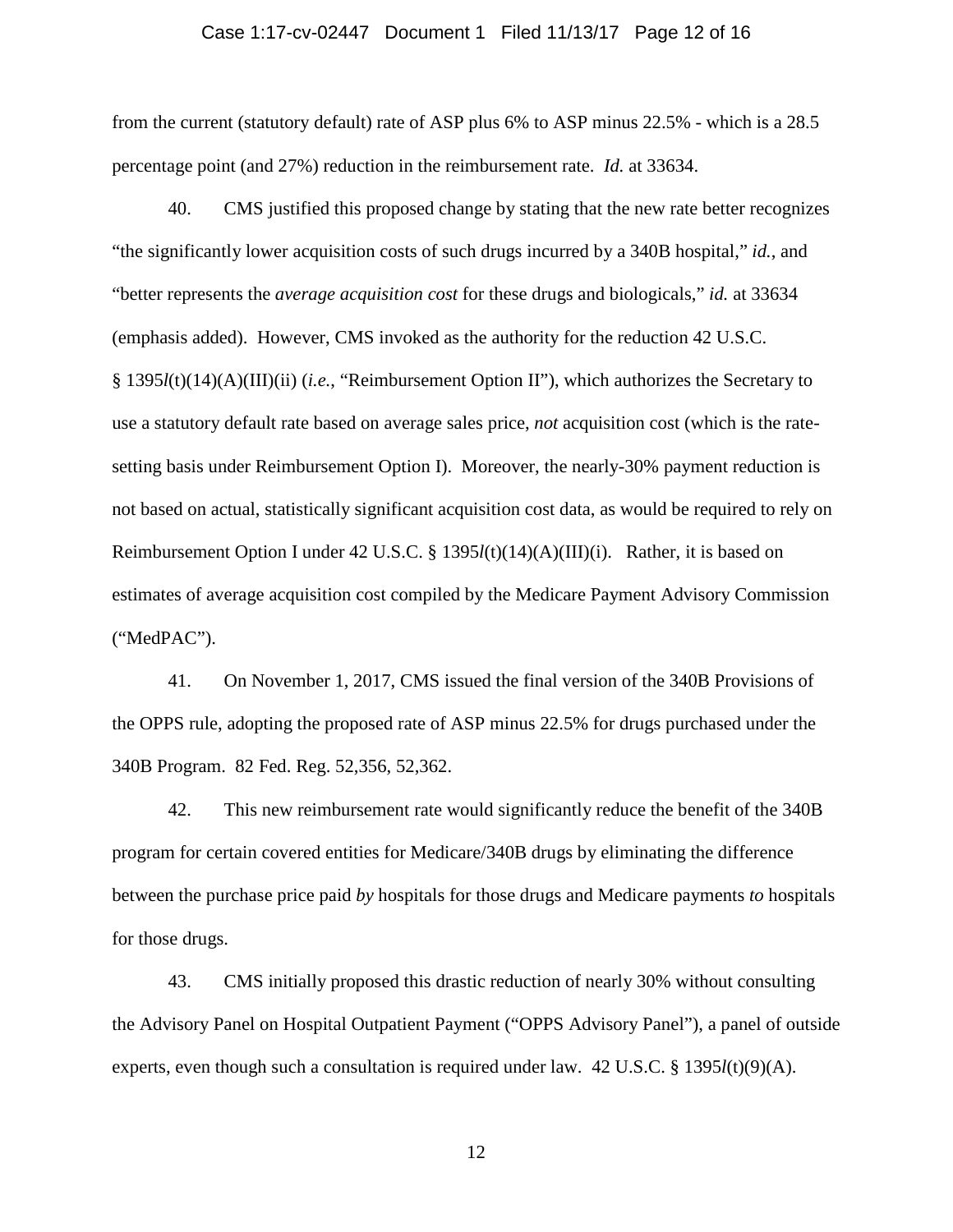#### Case 1:17-cv-02447 Document 1 Filed 11/13/17 Page 13 of 16

Indeed, when the OPPS Advisory Panel reviewed the proposed OPPS Rule at its annual meeting on August 21, 2017, it recommended that CMS not finalize the 340B Provisions of the OPPS Rule. Instead, the OPPS Advisory Panel recommended that CMS should collect additional data "on the potential impact of revising the payment rate," including the "potential impact on 340B hospitals." CMS, Advisory Panel on Hospital Outpatient Payment: Recommendations 2 (Aug. 21, 2017), *available at* https://www.cms.gov/Regulations-and-

Guidance/Guidance/FACA/Downloads/2017-08-21-Panel-Recommendations.pdf.

44. In reducing the payment rate for certain 340B drugs by nearly 30%, CMS purports to rely on its authority under 42 U.S.C. § 1395*l*(t)(14)(A)(iii)(II), *i.e.*, "Reimbursement Option II," which allows the Secretary to "calculate[]" and "adjust[]" the statutory default rate of ASP plus 6%. *E.g.*, 82 Fed. Reg. at 52,499 (noting that "calculate and adjust" authority gives the Secretary "broad discretion" to adjust payments for drugs). This authority to "calculate" and "adjust" does not allow CMS to reduce the statutory rate by nearly 30%, depriving affected hospitals of savings totaling an estimated \$1.6 billion (CMS's estimate). Rather this authority only permits the Secretary to calculate the ASP as set forth in the statute and to fine-tune the ASP-based statutory default rate to reflect changes in overhead and related expenses.

45. The 340B Provisions of the OPPS Rule also exceed the Secretary's authority under Reimbursement Option II because the reduction set forth in the Rule is expressly based on the estimated *acquisition costs* of 340B drugs, *i.e.*, a variation of the cost-based methodology set forth in, and allowed only under, Reimbursement Option I. *E.g.,* 82 Fed. Reg. at 52,501. Because CMS, by its own admission, cannot now and has never been able to reliably collect the statistically significant cost data required under the statute to invoke Reimbursement Option I, it improperly sought to use *aggregate* acquisition costs as *estimated* by MedPAC as a proxy for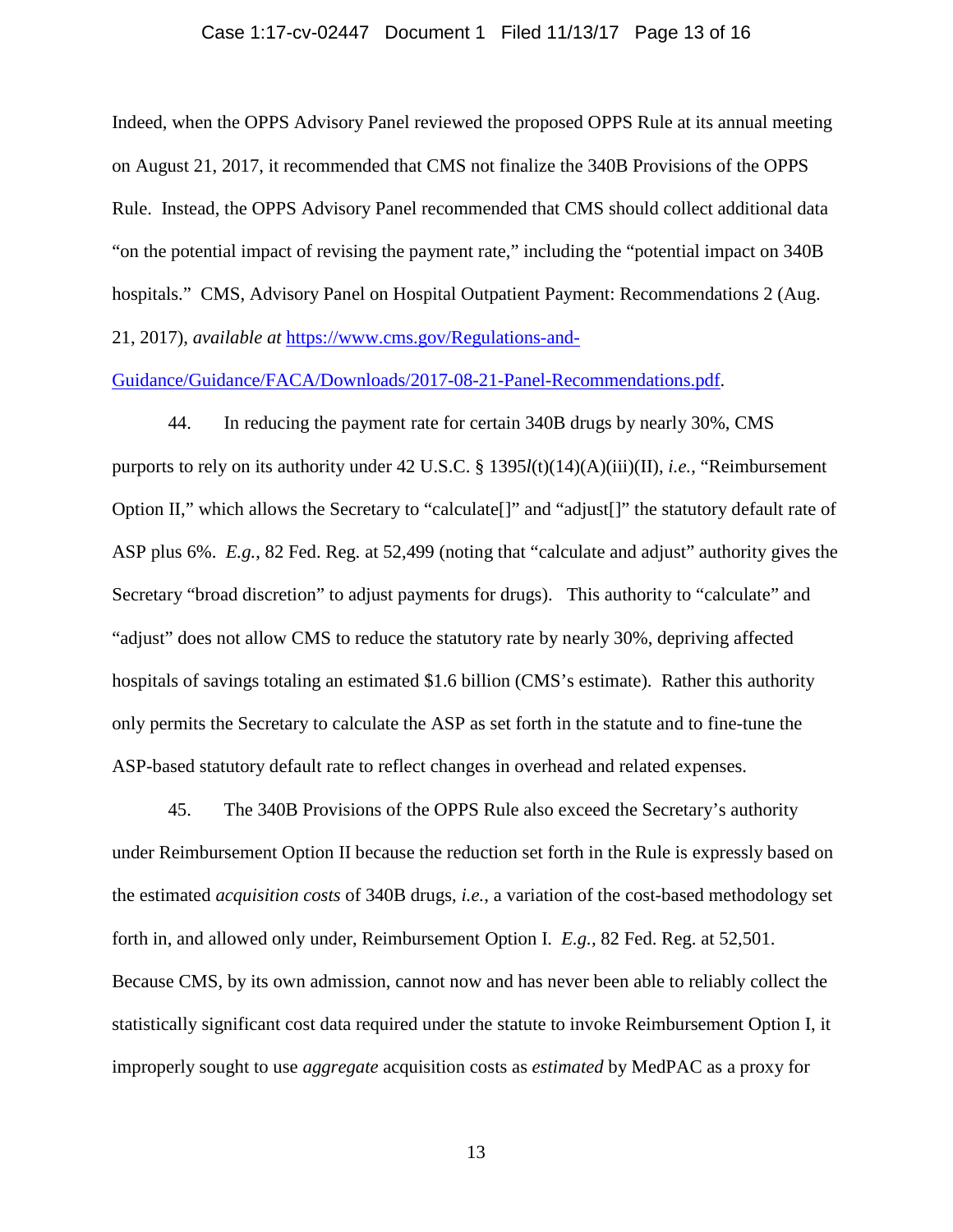#### Case 1:17-cv-02447 Document 1 Filed 11/13/17 Page 14 of 16

that data – even though Reimbursement Option II expressly must be based on average sales price, *not* acquisition costs (much less estimates of acquisition costs). In doing so, the Secretary impermissibly invokes his authority under Reimbursement Option II to circumvent the requirements under Reimbursement Option I.

46. The 340B Provisions of the OPPS Rule also exceed the Secretary's authority because they thoroughly undermine the 340B Program by depriving eligible hospitals of critical resources Congress intended to provide those hospitals through 340B discounts. Elimination of these resources will, in turn, threaten the ability of covered entities to provide essential healthcare services and programs to their communities, including underserved populations within those communities. This is flatly inconsistent with the intent of the 340B program, which was designed to help covered entities stretch scarce federal resources to reach more patients. CMS's efforts in the 340B Provisions of the OPPS Rule to "align" (82 Fed. Reg. at 52,495) the purchase price of 340B drugs with reimbursements for those drugs is directly contrary to Congress' intent to *create a differential* between reimbursements and purchase prices and thereby to generate resources for covered entities to use in their communities. If implemented, the new payment rate set forth in the 340B Provisions of the OPPS Rule would substantially impact the day-to-day operations of many covered entities, including the Hospital Plaintiffs and other members of the Association Plaintiffs. These entities rely on the 340B savings, and the price differential Congress created through that program, to provide vital health services to their communities, including vulnerable and underserved populations within those communities. Elimination of the differential in connection with Medicare payments for 340B drugs will threaten many of these critical programs, in direct contravention of the purpose and design of the 340B program.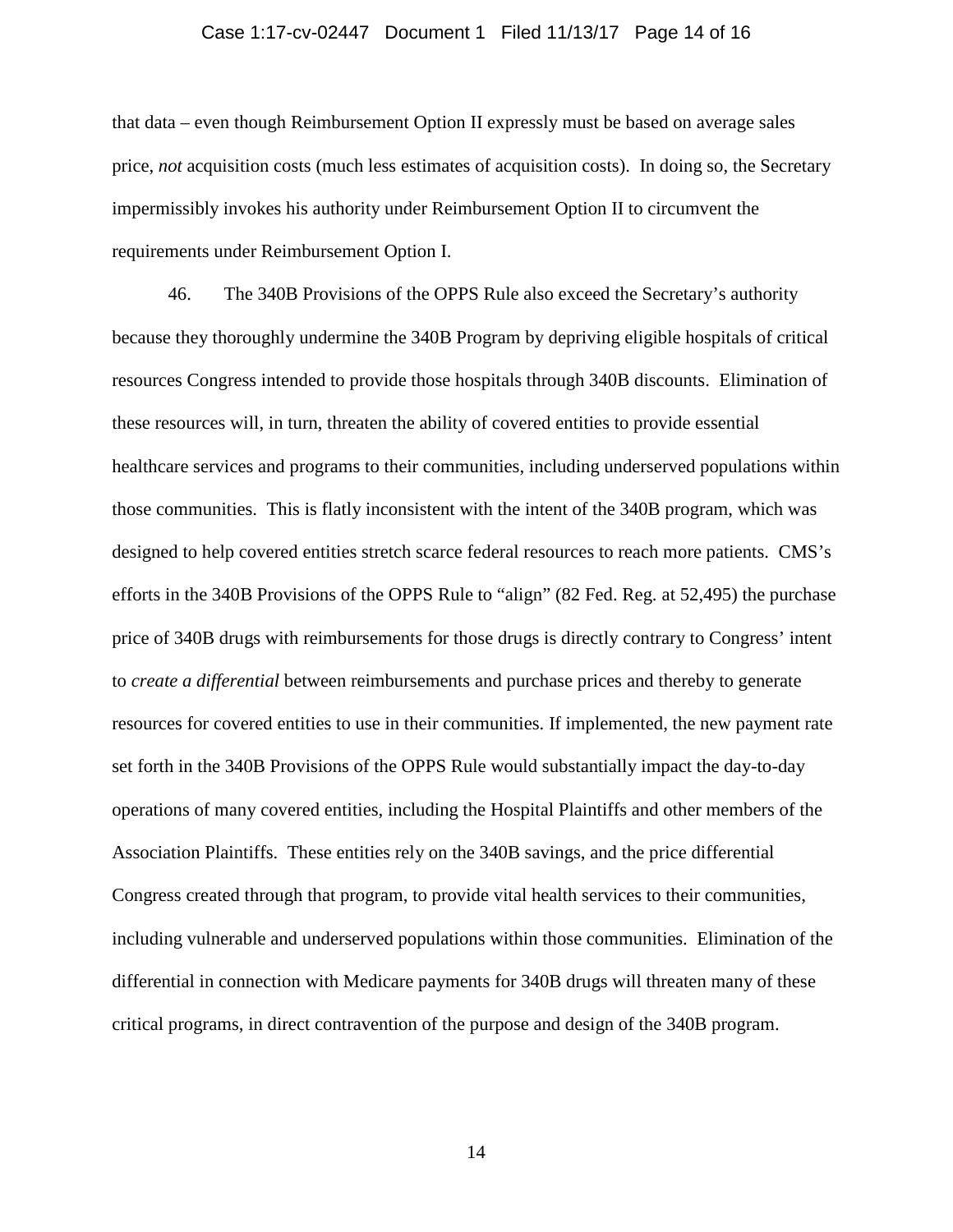### **COUNT 1**

## **VIOLATION OF THE SOCIAL SECURITY ACT**

47. Plaintiffs incorporate by reference the foregoing paragraphs.

48. The APA requires this Court to hold unlawful any agency action that is arbitrary and capricious or contrary to law and that is in excess of the agency's statutory authority. 5 U.S.C. § 706(2)(A), (C).

49. The nearly 30% reduction rate for 340B drugs under the OPPS Rule is arbitrary and capricious and contrary to law and in excess of the Secretary's authority under 42 U.S.C. § 1395*l*(t)(14)(A)(iii).

### **COUNT 2**

### **RELIEF PENDING REVIEW UNDER THE APA**

50. Plaintiffs incorporate by reference the foregoing paragraphs.

51. Under 5 U.S.C. § 705, Plaintiffs are entitled to interim injunctive relief staying implementation of the 340B Provisions of the OPPS Rule, pending resolution of this matter on the merits and any appeal therefrom.

### **PRAYER FOR RELIEF**

WHEREFORE, Plaintiffs respectfully request that this Court issue judgment in its favor and against Defendants and issue the following relief:

A. A declaratory judgment that the 340B Provisions of the OPPS Rule are an unlawful exercise of Defendants' authority under the Social Security Act and unlawfully impair the program established by section 340B of the Public Health Service Act;